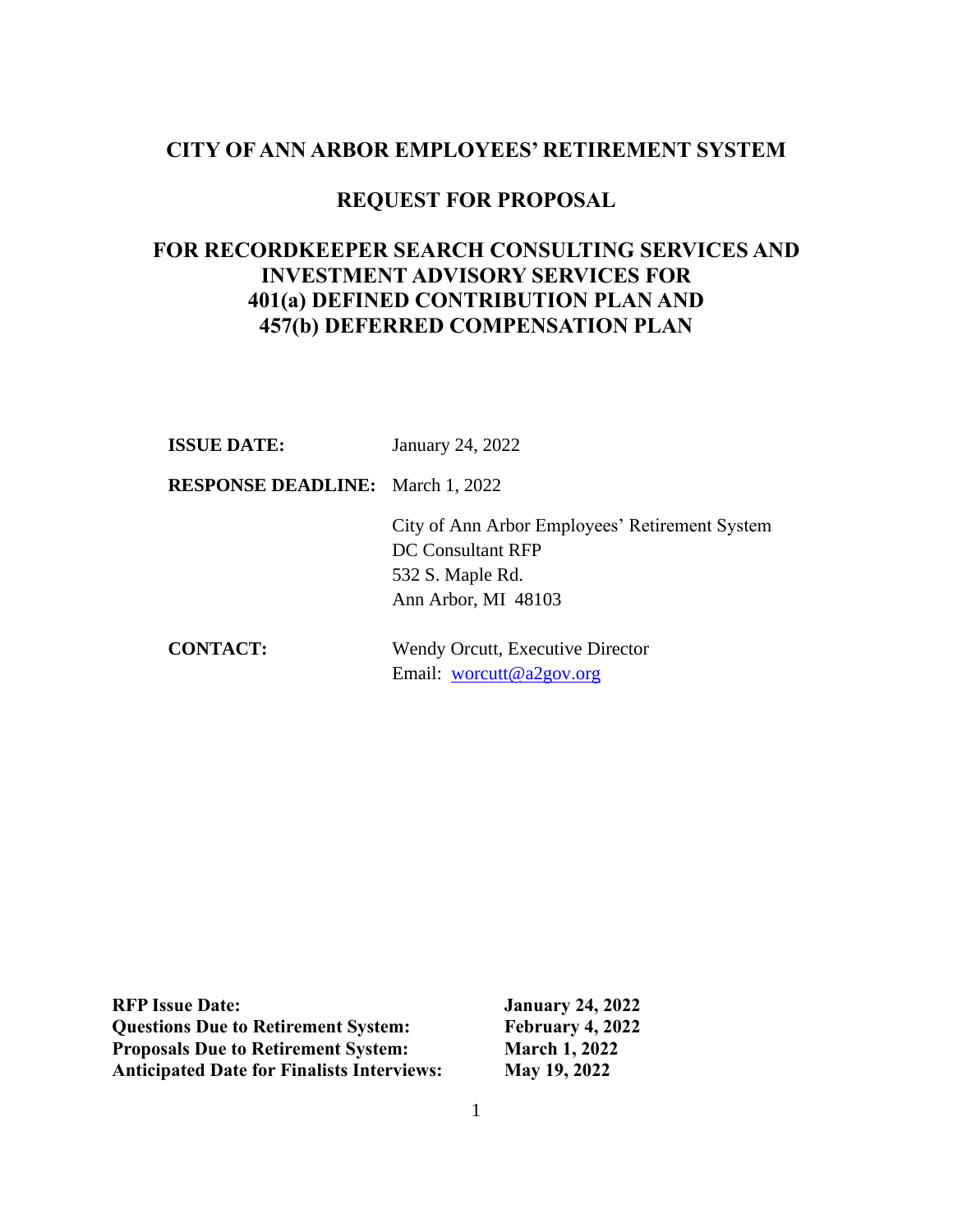#### **TABLE OF CONTENTS**

- **I. INVITATION**
- **II. BACKGROUND**
- **III. PROPOSAL SPECIFICATIONS**
- **IV. SCOPE OF SERVICES**
- **V. WORK PLAN**
- **VI. FEES AND CONTRACT**
- **VII. CONSULTANT QUESTIONNAIRE**
- **VIII. TERMS AND CONDITIONS**
	- **IX. PROPOSAL EVALUATIONS**
	- **X. CYBER SECURITY DISCLOSURE**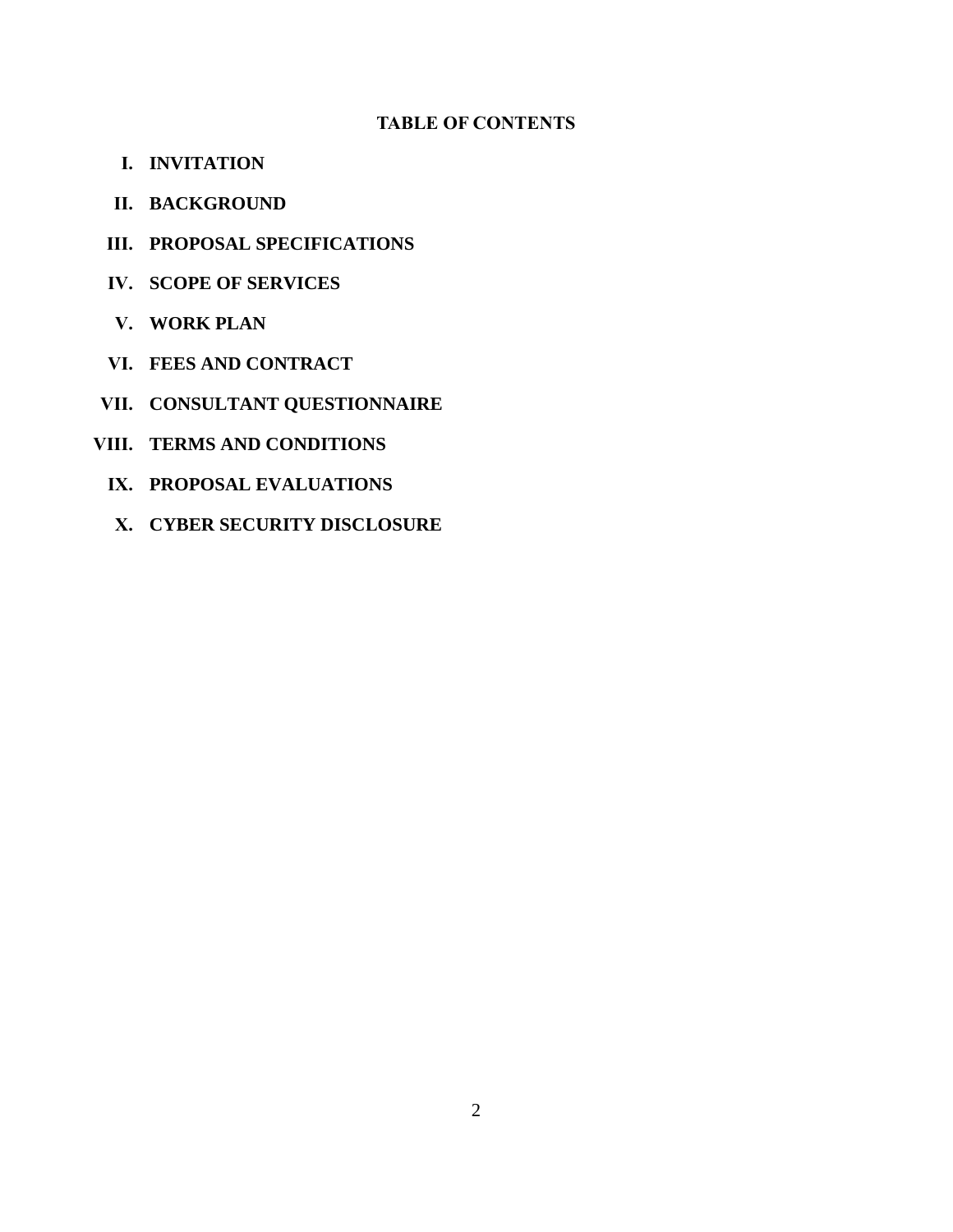# **CITY OF ANN ARBOR EMPLOYEES' RETIREMENT SYSTEM**

# REQUEST FOR PROPOSAL (RFP)

#### FOR QUALIFIED FIRMS TO PROVIDE RECORDKEEPER SEARCH CONSULTING SERVICES AND INVESTMENT ADVISORY SERVICES

## **I. INVITATION**

The Board of Trustees ("Board") of the City of Ann Arbor Employees' Retirement System ("Retirement System") is responsible for the administration and management of the City of Ann Arbor Employees' Retirement System, including a 401(a) Defined Contribution Plan and a 457(b) Deferred Compensation Plan (the "Plans"). The Board is inviting the submission of proposals from qualified consulting firms ("Consultant" or "Respondent") to provide consulting services to the Board. The purpose of this RFP is to solicit proposals from qualified respondents who can assist the Board in (a) conducting an RFP for Plan recordkeeper services, evaluation of responses, and record keeper retention assistance, and (b) provide regular objective, third-party advisory and consulting services that will enable the Board to make well-informed decisions regarding the Plans' investments. The Consultant will serve as a non-fiduciary consultant to the Board for the recordkeeper RFP and as a fiduciary to the Board regarding the Plans' investments.

## **II. BACKGROUND**

## **401(a) Defined Contribution Plan**

The Defined Contribution Plan ("DC Plan") is a 401(a) Money Purchase Plan and a component of the Retirement System, which also consists of a defined benefit plan, covering employees of the City of Ann Arbor. Employee participation in the Retirement System is mandatory under the City of Ann Arbor Retirement Ordinance, as amended. The Board is responsible for the day-to-day management and administration of the Retirement System. MissionSquare Retirement (f/k/a ICMA-RC) currently serves as third party recordkeeper to the DC Plan.

As of December 31, 2021, the DC Plan consisted of the following participants and assets:

Total Participants: 287 (234 Active) Total Plan Assets: \$3,750,000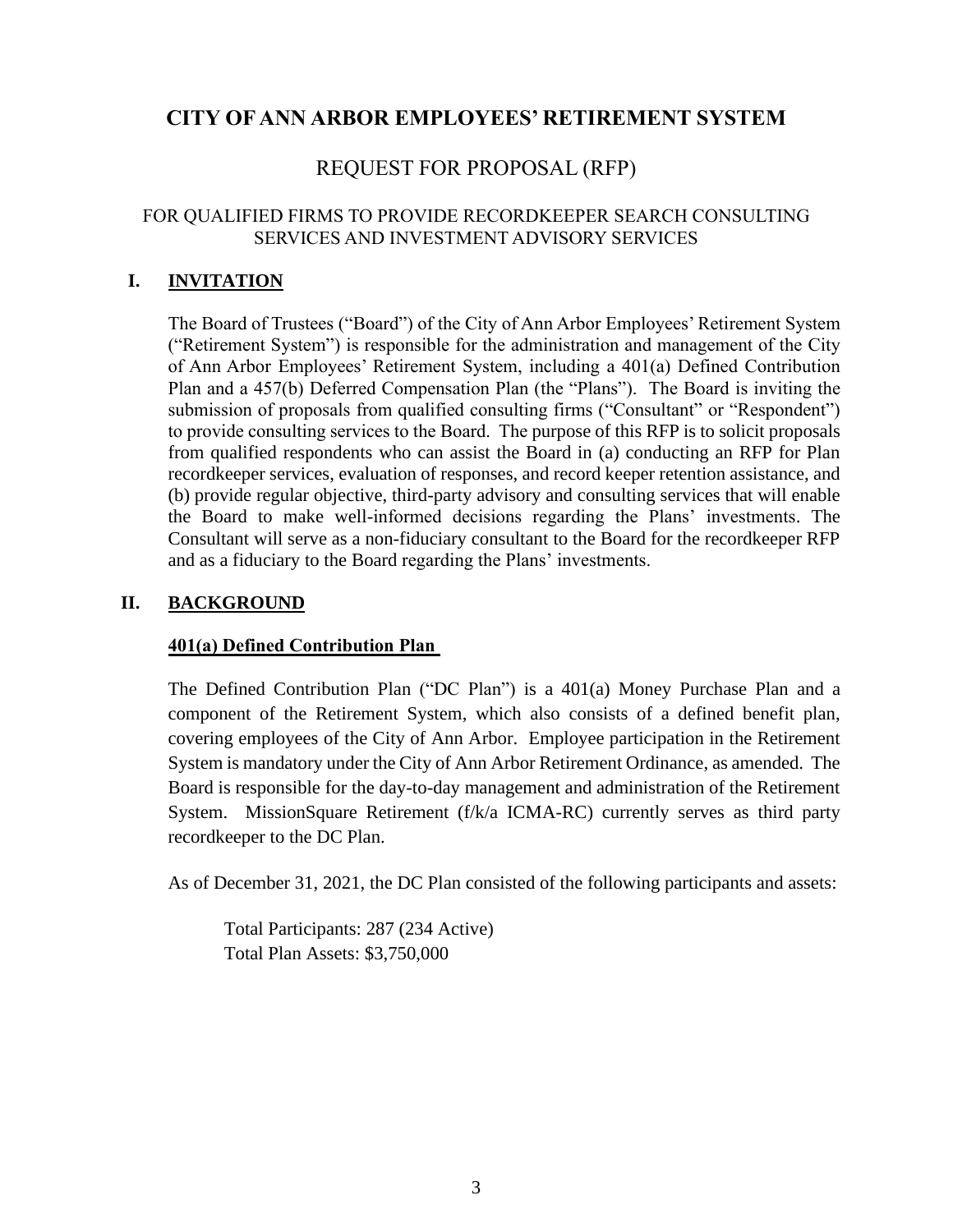#### **Deferred Compensation 457(b) Plan**

The City of Ann Arbor 457 Deferred Compensation Plan and Trust (the "457 Plan"), is a governmental deferred compensation plan within the meaning of Section 457(b) of the Internal Revenue Code, as amended. The Board is responsible for the management and administration of the 457 Plan. Like the DC Plan, MissionSquare Retirement also serves as third party recordkeeper to the 457 Plan.

As of December 31, 2021, the 457 Plan consisted of the following participants and assets:

Total Participants: 928 (498 Active) Total Plan Assets: \$126,000,000

## **III. PROPOSAL SPECIFICATIONS**

#### **a. Response Deadline**

A sealed and complete Response to this RFP must be delivered on or before March 1, 2022 at 4:00 p.m. EST. Respondents mailing proposals should allow normal mail delivery time to ensure timely receipt of their proposal. Sealed proposals must be in the actual possession of the Retirement System's Executive Director on or prior to the exact date and time indicated above. Any Response delivered after the response deadline may be disqualified. Six (6) hardcopies and an electronic copy of the Response are to be placed in a sealed package clearly marked and sent to:

The City of Ann Arbor Employees' Retirement System DC Plan Consultant RFP Attn: Wendy Orcutt, Executive Director 532 S. Maple Rd. Ann Arbor, MI 48103

The Response must contain the following parts in this order:

- 1. Cover page
- 2. Work Plan (with examples)
- 3. Fee Proposal
- 4. Completed Consultant Questionnaire
- 5. References

The proposal cover page must include: a) the firm name, address, and telephone/fax numbers; b) the name, title or position, and email address of the primary contact for this RFP; and c) an affirmative statement to the effect that the Response is a firm and irrevocable offer of the firm that will remain valid for a period of one hundred eighty (180) days. Failure to follow this format may be grounds for disqualification.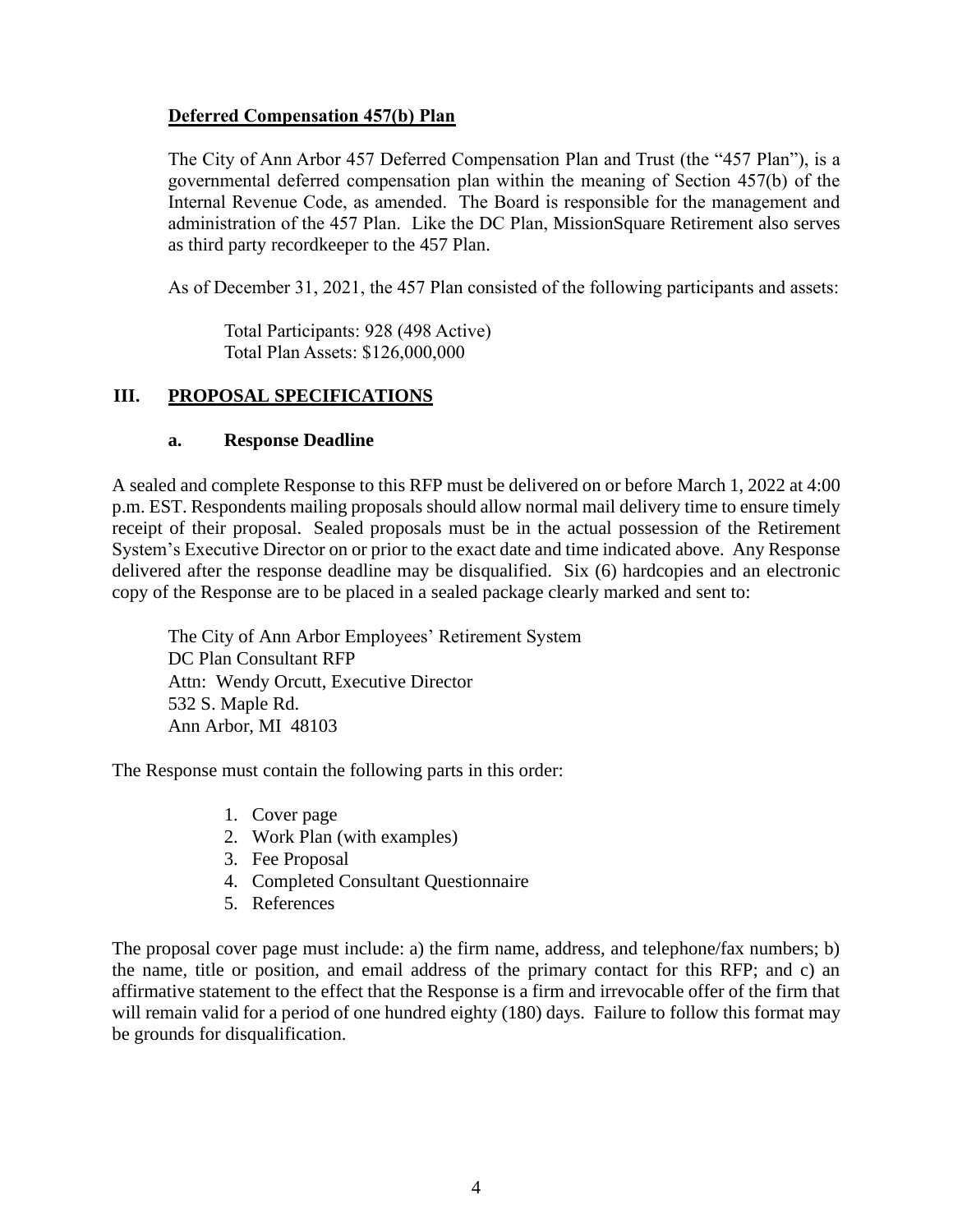## **b. Questions Relating to this RFP**

There will be no pre-proposal meeting concerning this RFP. All questions must be directed to Executive Director, Wendy Orcutt, in writing at [worcutt@a2gov.org](mailto:worcutt@a2gov.org) by the stated response deadline. Email is the exclusive method of communication. Please include "DC Plans RFP Question" in the subject line of all emails to ensure a response.

## **c. Quiet Period**

All communications, any modifications, clarifications, amendments, questions, responses, or any other matters related to this RFP must be made only through the Executive Director as indicated above. No contact regarding this document with other Retirement System employees or Board Members is permitted and shall be grounds for disqualification. An exception to this rule applies to firms who currently do business with the Retirement System, but any contact made by such firm(s) with persons must be limited to that business and must not relate to this RFP.

## **IV. SCOPE OF SERVICES**

By submitting a response to this RFP, the Consultant represents and acknowledges in writing that it is qualified and willing to provide all of the services listed in this RFP. Please note that the order of the services listed does not relate to importance.

The successful Respondent (Consultant) will be required to provide the following services for the proposed fee:

## **1. Record Keeper Search Services**

- a) Review current record keeper relationship, fees, and services and interface with Board and Executive Director regarding Retirement System record keeper relationship goals and objectives.
- b) Assist with drafting an RFP for record keeping services.
- c) Advise Board on effective methods of advertising RFP among qualified record keeper firms.
- d) Provide initial analysis and evaluation of record keeper proposals and post-interview evaluation of candidates.
- e) Assist with candidate interviews
- f) Attend at Board meeting as required by Board (e.g., initial meeting, evaluation meeting, attendance at interviews).
- g) Provide guidance to Board on final candidate selection.
- h) Provide Board with recordkeeping fee benchmarking analysis for government plans of comparable asset size and participants.
- i) Assist Board in recognizing and analyzing record keeper conflicts of interest (e.g., proprietary funds, marketing of other services, fee surcharges, rollover practices, etc.).
- j) Present to and discuss with Board record keeping industry service best practices (e.g., services provided, fees and fee structure, cybersecurity, direct participant services, with objective of improving Plan administration, cost, and participant experience).
- k) Advise Board on issues related to record keeper retention.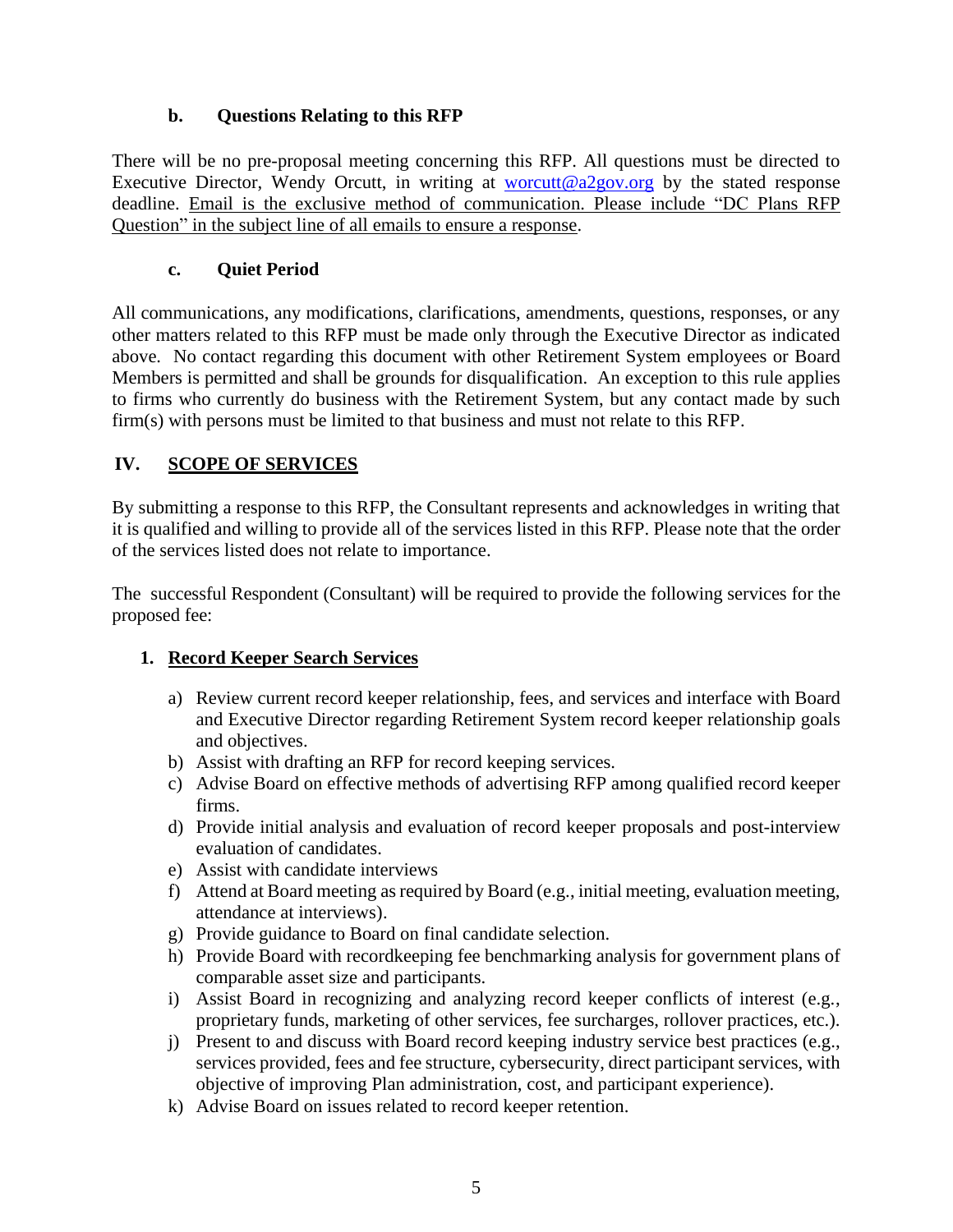- l) Provide guidance on record keeper transition (if applicable).
- m) Provide other related services as needed.

#### **2. Investment Advisory Services**

- a) Assist with drafting an investment policy statement for the Plans.
- b) Evaluate investment funds available to the Plans and recommend best in class, diversified investment funds for inclusion in the Plans.
- c) Provide regular investment management fee benchmarking.
- d) Provide analysis of rate of return on guaranteed investment funds (if applicable).
- e) Provide regular written reports on the performance of the Plans' investment funds and managers.
- f) Provide regular capital market analysis.
- g) Provide regular investment education to the Board.
- h) Attend quarterly Board meetings.
- i) Provide other related services as needed.

## **V. WORK PLAN**

Submit a prototype work plan/timeline to accomplish the scope of the engagement. The work plan must include time estimates for each significant segment of the work and the related staff assigned to each segment. Where possible, specific individuals must be named, and their titles provided. Specifically describe each process and explain the use of specialists or outside assistance as well as your expected involvement of Retirement System staff. The work plan must identify key personnel assigned, major task descriptions, work products and expected results.

Additionally, please provide at least two examples of similar work plans your firm has designed and implemented for similar clients. Please also note which members of your staff worked on the listed projects and whether you anticipate their involvement with the Retirement System.

## **VI. FEES AND CONTRACT**

- **a.** Provide the proposed fee for all of the services offered by your firm for each portion of this RFP (i.e., a separate quote for record keeper search related services and investment advisory services). Your fee quote must cover all services outlined in the Scope of Services, including travel and other out-of-pocket expenses associated with the performance of the project.
- **b.** Provide separate quotes for ad hoc consulting services that are available upon request.
- **c.** Include any fee guarantees you would provide the Retirement System and over what time period(s).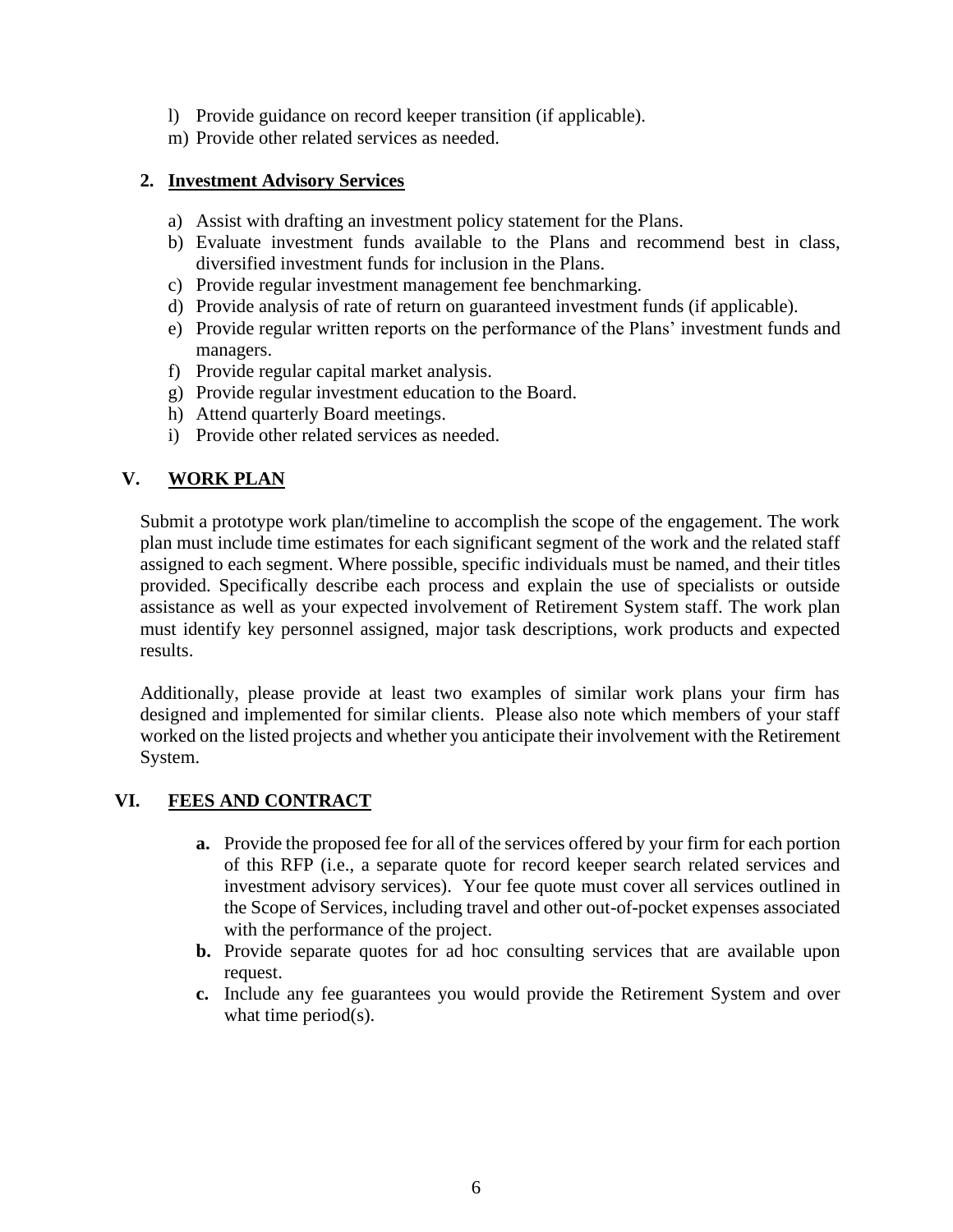## **VII. CONSULTANT QUESTIONNAIRE**

Please provide responses to the following questions. Responses must repeat the question and be answered in order.

#### **A. FIRM**

- i. Provide the name of the firm, primary contact person's name, office address, telephone and facsimile numbers and contact email address of the proposing firm. Provide the firm's other office locations (if any); the number of employees in each office and describe the functions of and/or services provided by each office. State which office(s) would provide services to the Retirement System if the firm is selected.
- ii. Describe the firm's history including the year it was first established, the year it began providing consulting services, and the year it began providing consulting services to tax-exempt clients and public sector retirement plans.
- iii. List the current owners of the firm in descending order of percentage ownership. Attach a chart showing the current ownership structure including any parent, affiliated, and/or subsidiary company, and any business partners. Indicate if consulting personnel in the firm are employed by or perform work for any parent, affiliate, and/or subsidiary company or business partner.
- iv. Further describe your consulting line of business and explain how that line interrelates with other business functions carried out by the firm.
- v. Attach the firm's organizational chart and describe the relationship among the components and the consultant personnel. Indicate if any consulting personnel also perform work for any other component of the firm.
- vi. Within the past five (5) years, have there been any changes in ownership, legal or financial restructuring, or personnel reorganizations? Are any contemplated changes in the Firm's structures anticipated, such as mergers, acquisitions, spinoffs, or strategic alliances? If the answer to any of these questions is yes, please explain.
- vii. References: Provide the names of clients, contact person, telephone number and assets under advisement for:
	- 1. Three current retirement plan clients with at least \$100 million of assets that have used the firm's investment advisory services.
	- 2. All consulting clients that have terminated their relationship with the firm within the last five (5) calendar years and provide the reason for termination.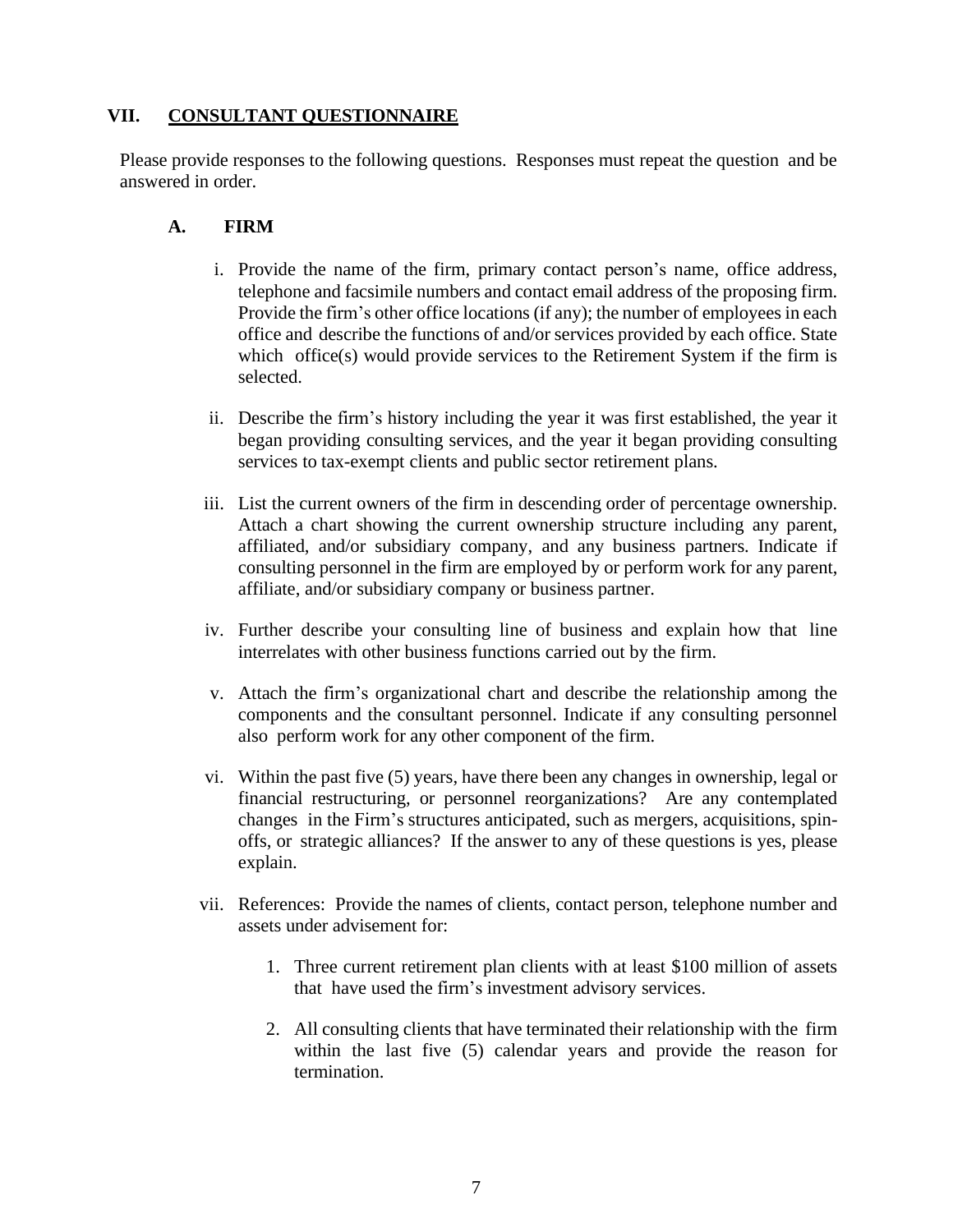- 3. Three defined contribution plan clients for which you have performed record keeper RFP services within the past five (5) years.
- viii. Please describe your quality assurance procedures.
	- ix. Provide the name and assets under advisement of each Michigan public plan client for which the firm has provided investment advisory services during the last five (5) years.
	- x. Provide a breakdown by number of clients and percentage of firm revenue of firm clients that are public funds, private sector entities, and foundations for investment advisory services.
- xi. What percentage of your clients utilize managers, investment funds, brokerage services or other service providers from whom your Firm receives fees or commissions and how does your firm manage conflicts of interest?
- xii. Describe the various types of insurance and indemnification provided to protect clients of service(s) proposed, including:
	- $\triangleright$  Errors and omissions
	- ➢ Professional liability
	- ➢ Fiduciary insurance

*(be sure to include carrier, amount of policy coverage (per client/plan and aggregate), annual limits, and deductible)*

#### **B. LICENSING, REGISTRATION AND LEGAL REQUIREMENTS**

- 1. Provide a complete copy of the firm's most recent Form ADV Part I, Part 2A and 2B along with all accompanying schedules including annual financial reports filed with the SEC, if any. Any material changes since the filing must be included.
- 2. Provide evidence of licensing and registration compliance for your firm, the consultant and any individual who might provide advice to the Board.

#### **C. PERSONNEL**

- 1. State the number of consultants in the firm. What is the number of research analysts in your firm?
- 2. List the name and office location of the primary consultant(s) who will be responsible for the Retirement System account, and attach a biography including educational qualifications, years of institutional consulting experience, years of Michigan public plan consulting experience, and total years with the firm.
- 3. Identify and explain the role of any analysts or other personnel who would be involved with servicing this account, including their location, education, and experience.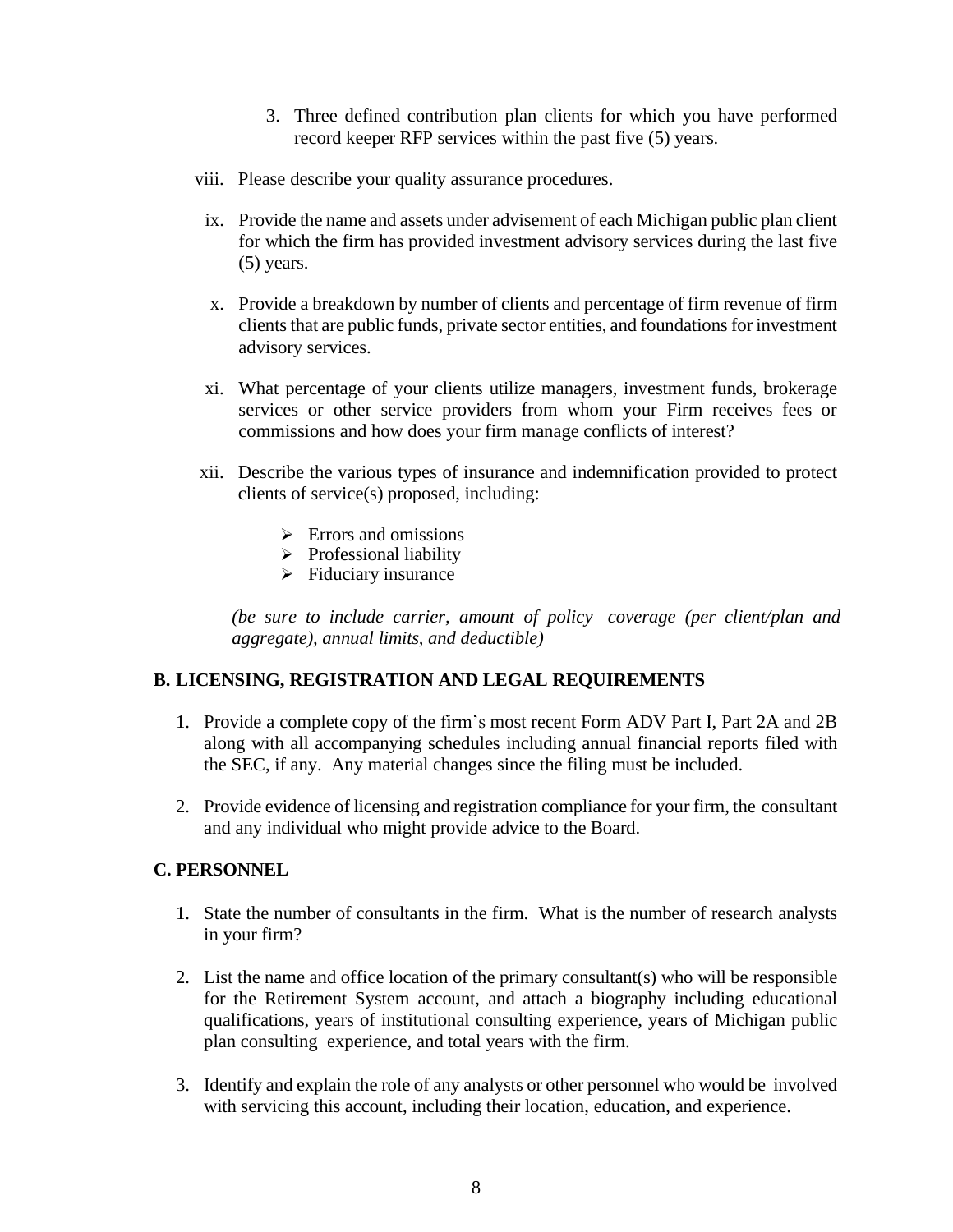## **D. SERVICES**

- 1. List all of the firm's services provided to institutional clients. List special services that the firm has provided to meet other needs of clients and/or services unique to the firm.
- 2. Briefly summarize the firm's philosophy relating to the consultant's relationship with its clients, the clients' staff, investment funds, and third-party record keepers.
- 3. Describe the firm's research, analysis and due diligence service, include the following information:
	- Approach to and due diligence for evaluating (a) investment funds and (b) record keepers;
	- Include descriptions of the development and maintenance of your database;
	- Other information maintained on each;<br>• Manner by which information is obtain
	- Manner by which information is obtained;
	- How often is information updated.
- 4. Type of database used for evaluating investment funds and whether the database is proprietary or purchased from an affiliated entity, or a non-affiliated vendor.
- 5. Type of database used for evaluating record keepers, including number of years of usable data on record keepers and tracking of clients, and whether the database is propriety or purchased from an affiliated entity, or a non-affiliated entity.
- 6. What analytic tools does your firm use to evaluate investment funds and their fund managers and any quantitative and qualitative metrics used in this process (e.g., scorecard criteria)?
- 7. Complete and submit the enclosed cyber security disclosure for the purposes of protecting the sensitive information of employees, retirees and beneficiaries.
- 8. How long a typical record keeper RFP process takes from start to finish.

## **E. STANDARDS OF CONDUCT**

- 1. Does the firm, its principals, or any affiliate, own any part of an investment management firm, broker-dealer, or other organization that sells services to institutional investors and/or SEC registered investment advisors? If so, identify the firm(s) and describe the relationship. Does your firm include affiliated firms in its search process or recommend any affiliated investment managers to clients?
- 2. Isthe firm owned, in whole or in part, by an investment management firm or firms? Has the firm received loans from any money management firms, their subsidiaries, or principals? Does the firm manage money for the parent or affiliate? Does the firm's parent or affiliate manage money for the firm? Do you have any formal or informal business relationships with investment managers or other service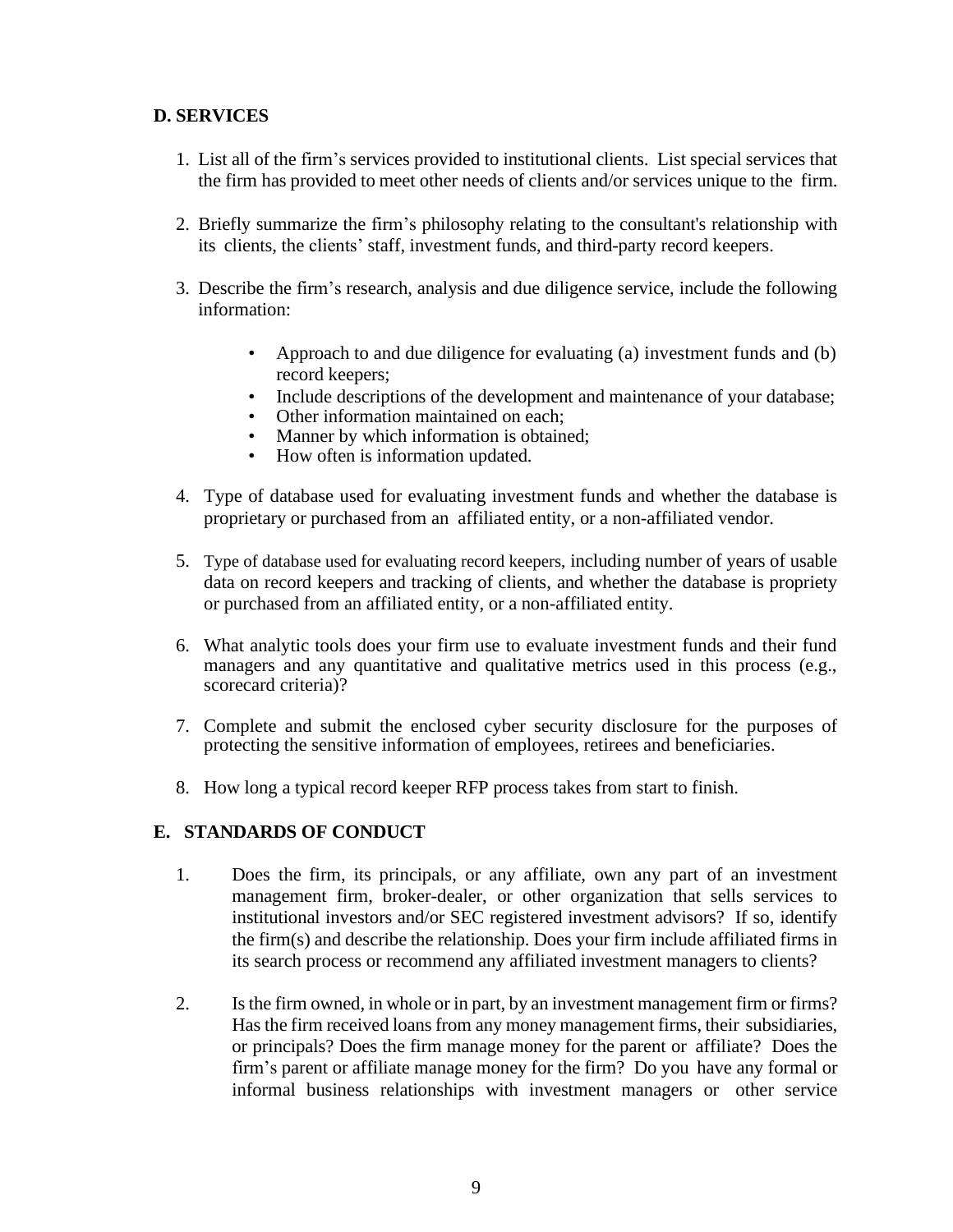providers to public retirement plans? If so, please explain.

- 3. Does the firm, its principals or any affiliate have any strategic alliance with any broker or investment management firm? If yes, please disclose with whom and describe the nature of the alliance.
- 4. Has the firm, its principals or any affiliate ever: (a) been the focus of a non-routine Securities and Exchange Commission (SEC) inquiry or investigation or a similar inquiry or investigation from any similar federal, state or self-regulatory body or organization, (b) been a party to any litigation concerning fiduciary responsibility or other investment related matters, or (c) submitted a claim to your errors & omission, fiduciary liability and/or fidelity bond insurance carrier(s)? If yes to any, please provide details.
- 5. Are there any potential conflicts of interest your firm would have in providing services to the Retirement System? If yes, please explain. If no, please affirmatively state that there are no conflicts of interest.
- 6. Does the firm have written Conflict of Interest and/or Code of Ethics policies? Please provide a copy.
- 7. Within the last five years, has the firm, an officer, or a principal or consultant been involved in litigation or other legal proceedings relating to the firm's investment consulting assignments? If so, please provide an explanation and indicate the current status or disposition.
- 8. Does the firm hold or sponsor client conferences? If yes, please describe such events occurring in the last year (or if more illustrative due to Covid-19, 2019), their usual frequency, and whether the costs of such events are borne by your firm, money managers or event attendees.
- 9. Does the firm or any firm personnel receive finder's fees from any affiliated entity, investment manager, or third party? If yes, please explain. Does the firm pay any finder's feesto any affiliated entity, investment manager, employee or third party?

## **VIII. TERMS AND CONDITIONS**

1. The Retirement System and Board make no representations or warranties, expressed or implied, as to the accuracy or completeness of the information in the RFP and nothing contained herein is or shall be relied upon as a promise or representation, whether as to the past or the future. The RFP does not purport to contain all of the information that may be required to evaluate the RFP and any recipient hereof should conduct its own independent analysis of the Retirement System and the data contained or referenced herein. The Board does not anticipate updating or otherwise revising the RFP. However, this RFP may be withdrawn, modified, or re-circulated at any time at the sole discretion of The Board.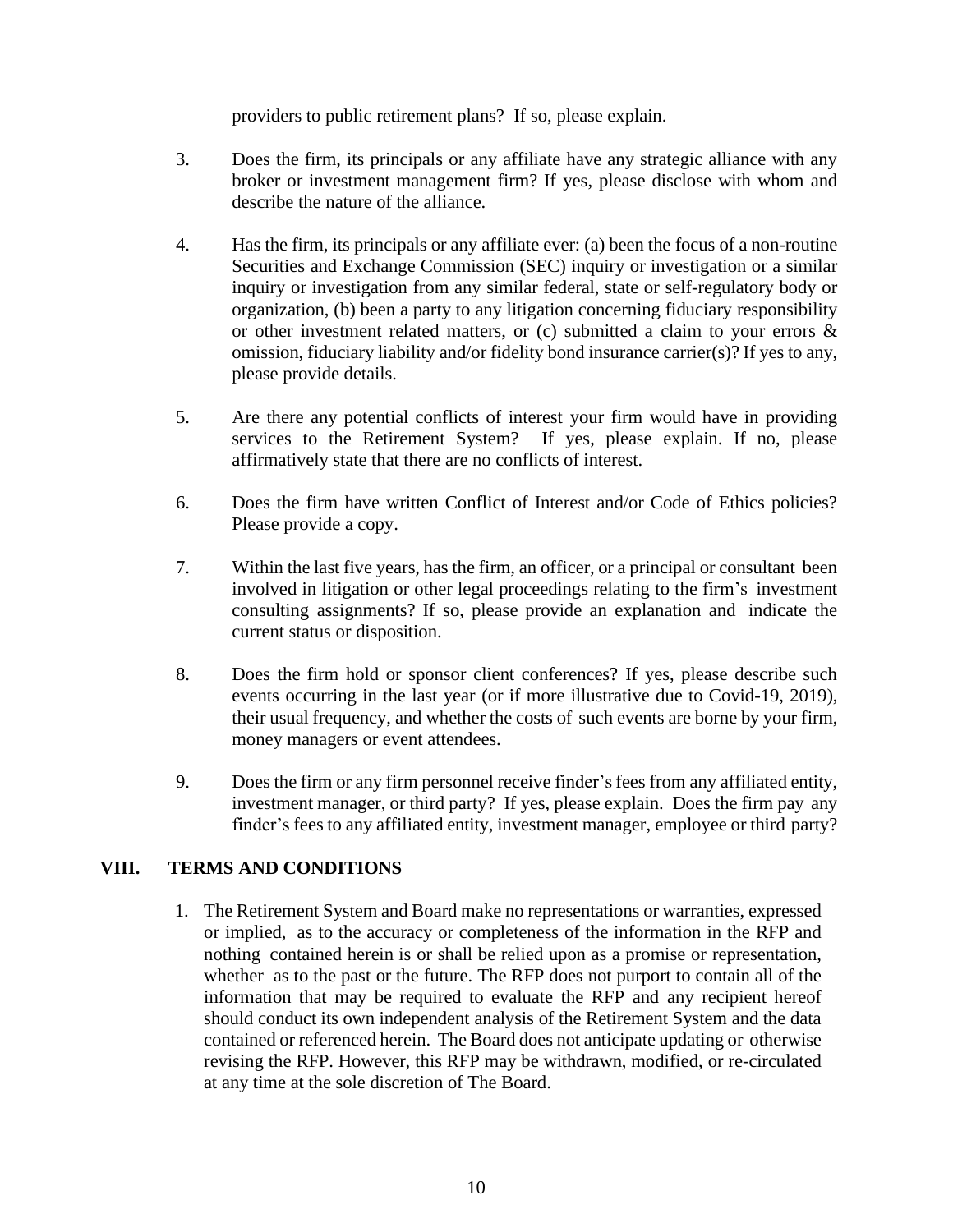- 2. The Board reserves the right, at its sole discretion and without giving reasons or notice, at any time and in any respect, to alter these procedures, to change and alter any and all criteria, to terminate discussions, to accept or reject any Response, in whole or in part, to negotiate modifications or revisions to a Response, to negotiate with any one or more respondents to the RFP and take any other action or no action it deems prudent.
- 3. The Board is not and will not be under any obligation to accept, review or consider any Response to the RFP, and is not and will not be under any obligation to accept the lowest offer submitted or any offer at all. The Retirement System and Board are not and will not be under any obligation to any recipient of, or any respondent to, the RFP except as expressly stated in any binding agreement ultimately entered into with one or more parties, either as part of this RFP process, or otherwise.
- 4. This RFP is not an offer but a request to receive qualifications and proposals of potential firms. Respondents agree and will affirmatively state that the contents of their Responses are valid for 180 days from the date of submission. The Retirement System and Board will not be liable for any cost associated with the Response and will not reimburse any respondents for any costs. Expenses related to the production of a Response to this RFP are the sole responsibility of the Respondent.
- 5. Any Response submitted will become the property of the Retirement System. The Retirement System reserves the right to retain all Responses submitted, and to use any information contained in a Response except as otherwise prohibited by law. All Responses and the contents thereof will be deemed to be public record open to public inspection after the conclusion of the RFP process and award and execution of a contract, if any; provided that all proprietary information, "trade secret," if clearly marked as such, will not be disclosed except as required by law.
- 6. If Consultant is selected for an interview, the primary consultant to be assigned to the account must attend.
- 7. While the Board intends to select a single firm to provide both record keeper search services and investment advisory services, the Board retains the right to select a firm for only one of the services.

## **IX. PROPOSAL EVALUATIONS**

All written submissions that conform to the requirements outlined in this RFP will be reviewed and evaluated by the Board's Administrative Policy Committee ("APC"), and/or the Board's Investment Policy Committee ("IPC"). These parties, in their sole discretion, reserve the right to interview any, all or none of the Consultants submitting qualifications.

The Consultant will be selected based on:

1. Responses to the specific points outlined in the RFP;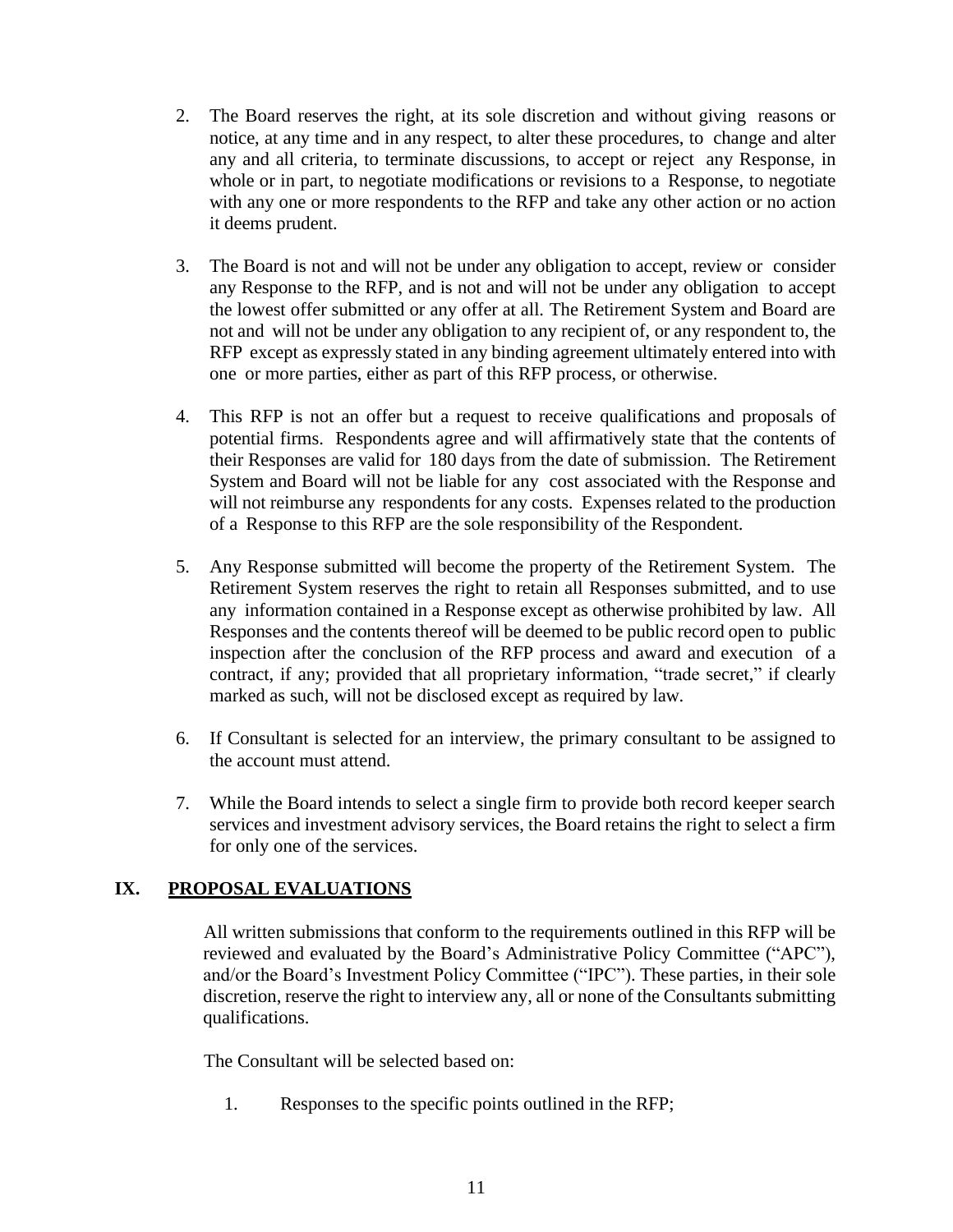- 2. Experience in providing similar deferred compensation and defined contribution consulting services to similar clients;
- 3. Information gathered from the references;
- 4. Interview or presentation (if necessary); and
- 5. Fee proposal.

Based upon the above criteria, the APC and IPC will make a recommendation to the Board.

Any attempt by a Respondent or anyone affiliated with the Respondent or acting on their behalf to initiate contact with any member of the Board or Retirement System staff, other than the designated contacts, may be grounds for disqualification. An exception to this rule applies to firms who currently do business with the Retirement Board, but any contact made by such firm(s) with persons must be limited to that business and must not relate to this RFP.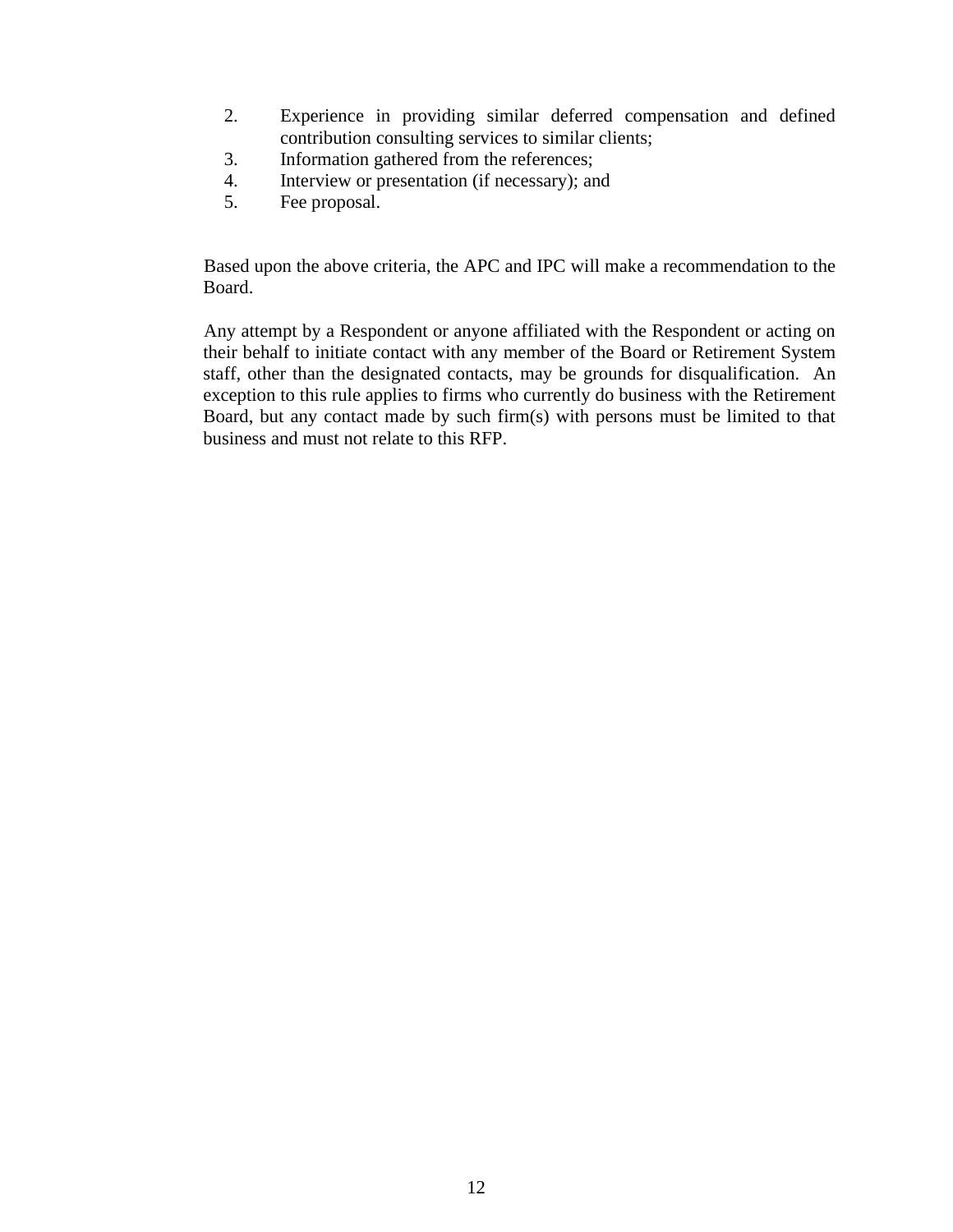#### **CITY OF ANN ARBOR EMPLOYEES' RETIREMENT SYSTEM** 532 S. Maple Road

Ann Arbor, MI 48103

## **CYBER SECURITY DISCLOSURE**

Complete and submit the below cyber security annual review by March 1, 2022.

#### **Service Provider Information:**

| <b>Company Name:</b> |  |
|----------------------|--|
| Address:             |  |
| Phone:               |  |

- 1. Please detail how your company or organization is compliant from an Audit and Security perspective.
- 2. Please provide both your internal and external Cyber Security Policy, insurance, and preferred contact information for handling cyber security breaches.
- 3. How is our data encrypted in transit and at rest on the database level?
- 4. Does your site support Multi Factor Authentication for user access? If not, is it possible to add this feature to your site and what is the expected time frame for this change?
- 5. We require that all sensitive data be sent via SFTP and never sent via email. Do you have SFTP in place to send and receive data?
- 6. Where or how do you store and manage our data?